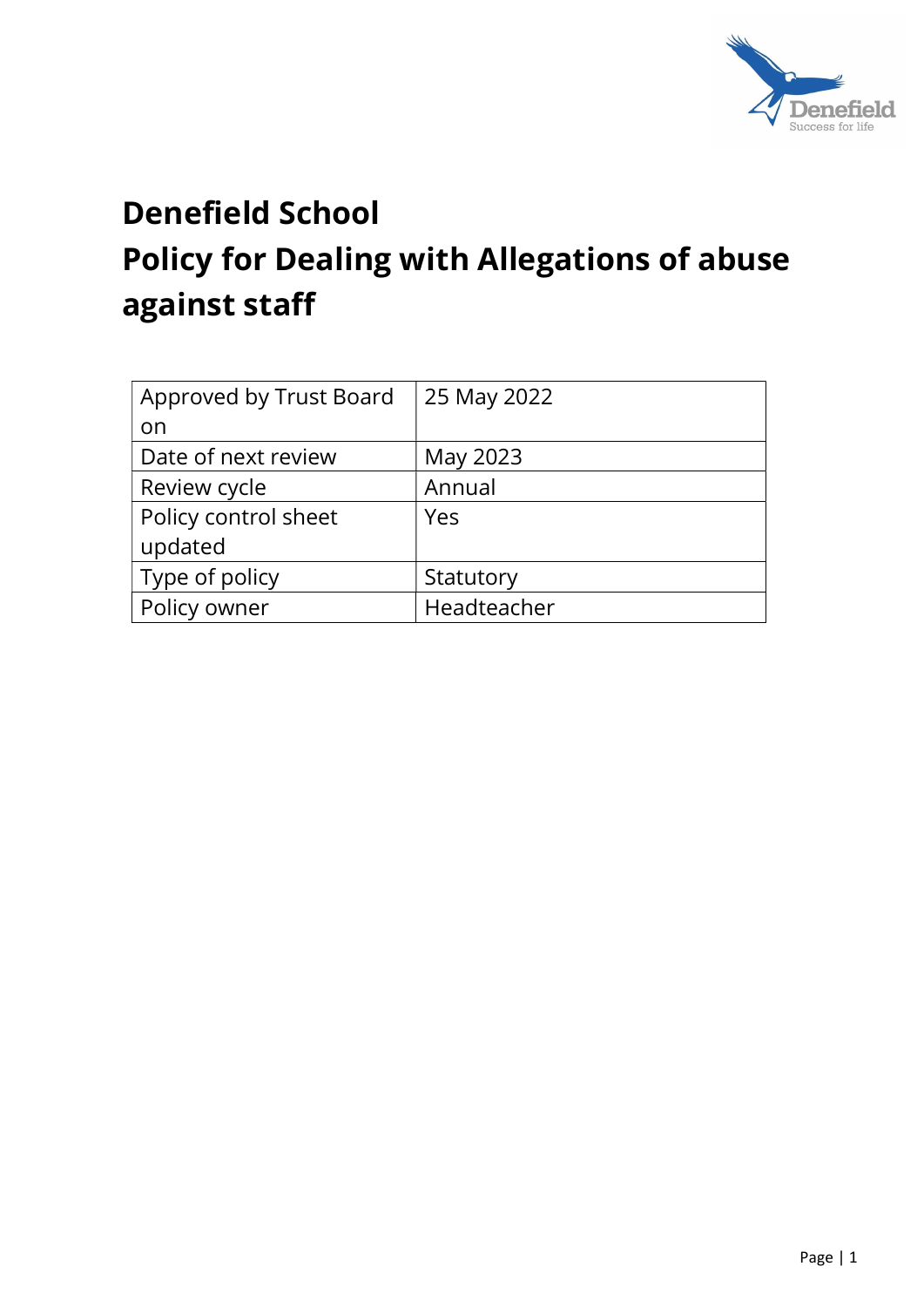

# Policy for Dealing with Allegations of abuse against staff

|            | <b>Table of Contents</b> |
|------------|--------------------------|
| <u>1.</u>  |                          |
| <u>2.</u>  |                          |
| <u>3.</u>  |                          |
| <u>4.</u>  |                          |
| <u>5.</u>  |                          |
| <u>6.</u>  |                          |
| <u>7.</u>  |                          |
| <u>8.</u>  |                          |
| <u>9.</u>  |                          |
| <u>10.</u> |                          |
| <u>11.</u> |                          |
|            |                          |
|            |                          |
|            |                          |
|            |                          |
|            |                          |
| <u>12.</u> |                          |
| 13.        |                          |
| <u>14.</u> |                          |
| 15.        |                          |
| <u>16.</u> |                          |
| <u>17.</u> |                          |
|            |                          |
|            |                          |
|            |                          |
|            |                          |
| <u>18.</u> |                          |
| <u>19.</u> |                          |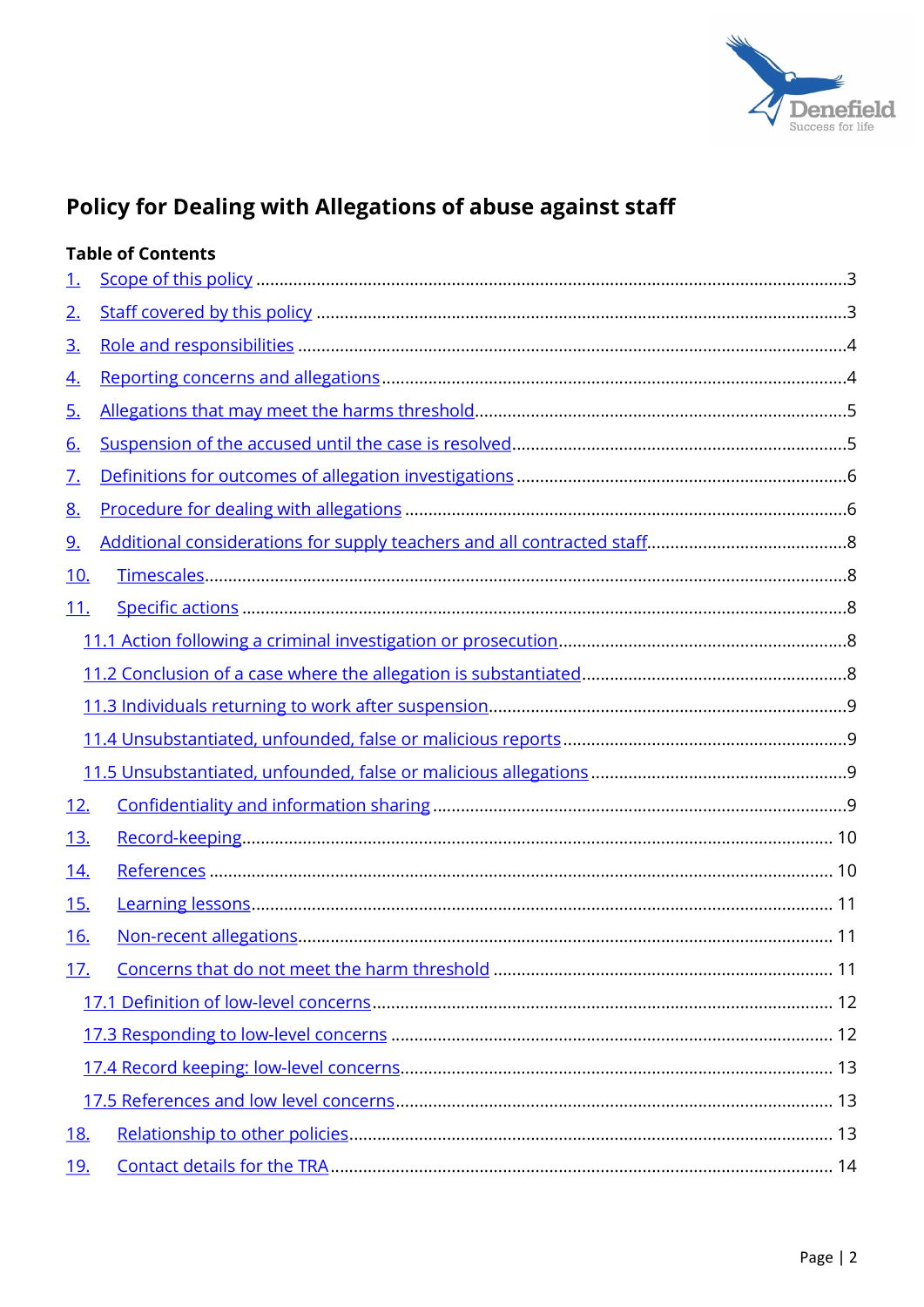

# 1. Scope of this policy

This policy covers the process for dealing with allegations that meet the harms threshold, which are allegations where it is alleged that anyone working in the school, including supply teachers, volunteers and contractors, has:

- Behaved in a way that has harmed a child, or may have harmed a child.
- Possibly committed a criminal offence against or related to a child.
- Behaved towards a child or children in a way that indicates they may pose a risk of harm to children.
- Behaved or may have behaved in a way that indicates they may not be suitable to work with children, including in relation to behaviour that may have happened outside of school that might make the individual unsuitable to work with children.

Allegations that do not meet the harms threshold are known as 'low-level concerns' and are discussed in section 17.

For the purpose of this policy "allegation" refers to allegations that meet the harms threshold.

NB. 'Child' refers to anyone under the age of 18 although this policy will apply to all Denefield students, some of whom may be aged 18.

# 2. Staff covered by this policy

This policy covers allegations against those working in or on behalf of the school in a paid or unpaid capacity, including members of staff, supply teachers, volunteers and contractors.

In some cases, the school will have to deal with an allegation against an individual not directly employed by them, e.g. supply staff provided by an employment agency, where the school's disciplinary procedures do not fully apply because agencies will have their own procedures.

In these cases, the school will ensure allegations are dealt with properly and will often take the lead on dealing with the allegation as it has access to all of the necessary information. Under no circumstances will the school decide to cease to use a supply teacher due to safeguarding concerns without finding out the facts and liaising with LADO to determine a suitable outcome.

Any supply agencies used by the school will be informed of the school's process for managing allegations. The school will also take account of the agency's policies and their duty to refer to the DBS as personnel suppliers.

If an allegation is made against a trustee, the school will follow their local procedure. Where an allegation is substantiated, the school will follow the procedures to consider removing the trustee from office.

For the purposes of this policy "member of staff" refers to staff, supply staff, volunteers and contractors.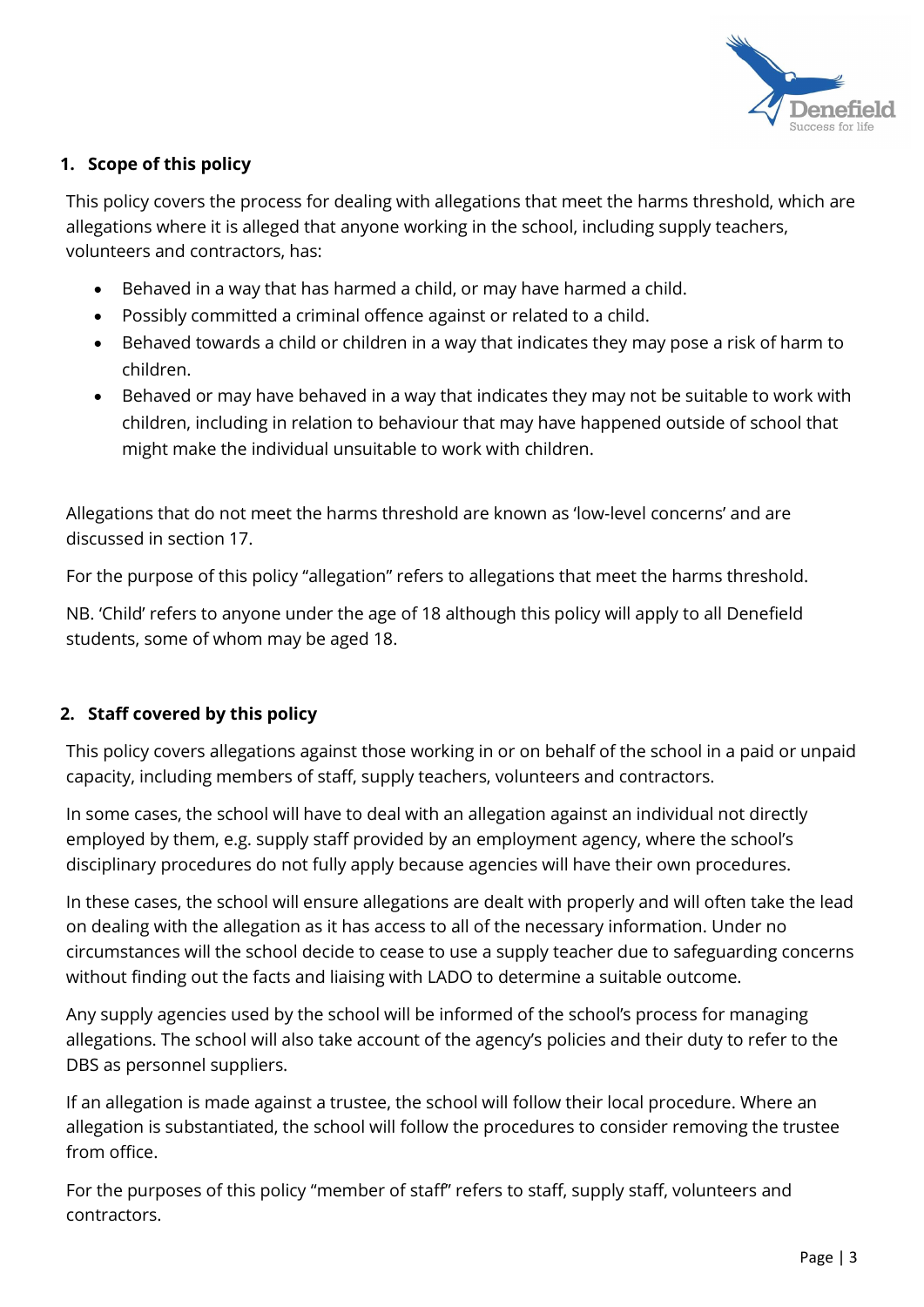

# 3. Role and responsibilities

The Headteacher will be responsible for:

- Ensuring this policy is implemented consistently in the school.
- Ensuring welfare support is put in place for staff subject to allegations.
- Making the final decision of whether a member of staff subject to an allegation should be suspended.

The Chair of Trustees will be responsible for acting as the case manager for allegations relating to the Headteacher.

The Headteacher will be responsible for acting as the case manager for allegations, unless the allegation relates to them or there would be a conflict of interest if they were the case manager.

The case manager will be responsible for:

- Conducting a basic enquiry as soon as an allegation is reported.
- Leading investigations into allegations.
- Working with the LADO when dealing with allegations.

The DSL will be responsible for making referrals to children's social care services and/or the police where necessary.

The LADO will provide advice and guidance to the school when considering allegations. Their role is not to investigate the allegation, but to ensure that an appropriate investigation is carried out.

# 4. Reporting concerns and allegations

Staff must report allegations without delay, in line with the following reporting lines:

- Allegations regarding another member of staff will be reported to the Headteacher
- Allegations regarding the Headteacher will be reported to the Chair of Trustees
- Allegations regarding the Headteacher will be reported directly to the LADO

Where there is a conflict of interest in reporting the allegation to the Headteacher, staff will report the concern directly to the LADO. Information regarding the identity of the LADO can be found on the West Berkshire website.

Where a student makes a disclosure to a member of staff about the behaviour of another member of staff, staff must follow the reporting lines above.

Once an allegation has been made, a case manager will be assigned to lead the investigation. The case manager will be the Headteacher or, where the Headteacher is the subject of an allegation, the Chair of Trustees.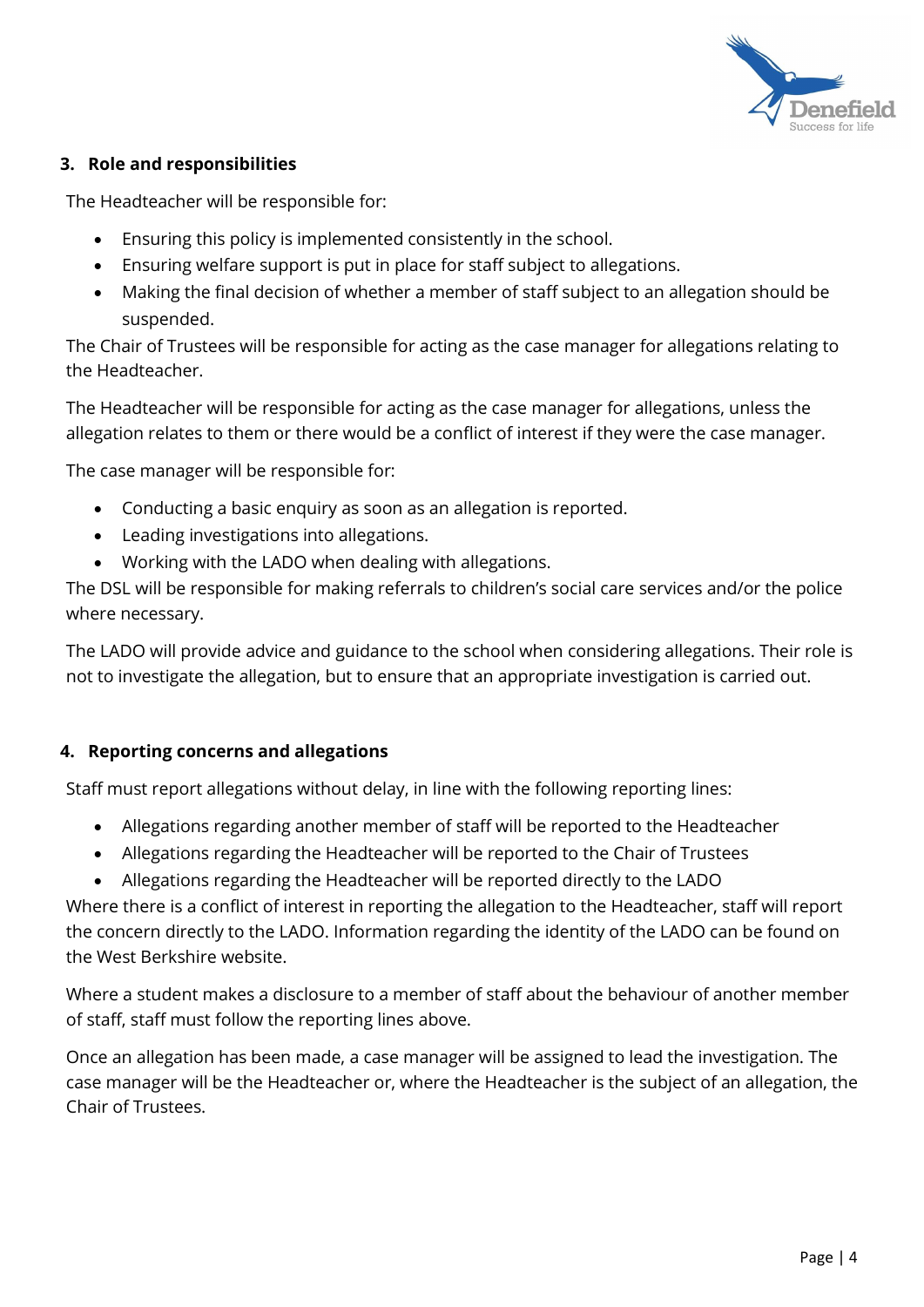

# 5. Allegations that may meet the harms threshold

This section is based on 'Section 1: Allegations that may meet the harms threshold' in part 4 of Keeping Children Safe in Education.

This section applies to all cases in which it is alleged that a current member of staff, including a supply teacher, volunteer or contractor, has:

- Behaved in a way that has harmed a child, or may have harmed a child, and/or
- Possibly committed a criminal offence against or related to a child, and/or
- Behaved towards a child or children in a way that indicates he or she may pose a risk of harm to children, and/or
- Behaved or may have behaved in a way that indicates they may not be suitable to work with children – this includes behaviour taking place both inside and outside of school

The school will deal with any allegation of abuse quickly, in a fair and consistent way that provides effective child protection while also supporting the individual who is the subject of the allegation.

An 'investigating officer' will lead any investigation. This will be the Headteacher or a member of the Senior Leadership Team, or the Chair of Trustees where the Headteacher is the subject of the allegation. The investigating officer will be identified at the earliest opportunity.

# 6. Suspension of the accused until the case is resolved

Suspension of the accused will not be the default position and will only be considered in cases where there is reason to suspect that a child or other children is/are at risk of harm, or the case is so serious that there might be grounds for dismissal. In such cases, an individual will only be suspended if the school has considered all other options available and there is no reasonable alternative.

Based on an assessment of risk, the school will consider alternatives such as:

- Redeployment within the school so that the individual does not have direct contact with the child or children concerned
- Providing an assistant to be present when the individual has contact with children
- Redeploying the individual to alternative work in the school so that they do not have unsupervised access to children
- Moving the child or children to classes where they will not come into contact with the individual, making it clear that this is not a punishment and parents/carers have been consulted
- Temporarily redeploying the individual to another role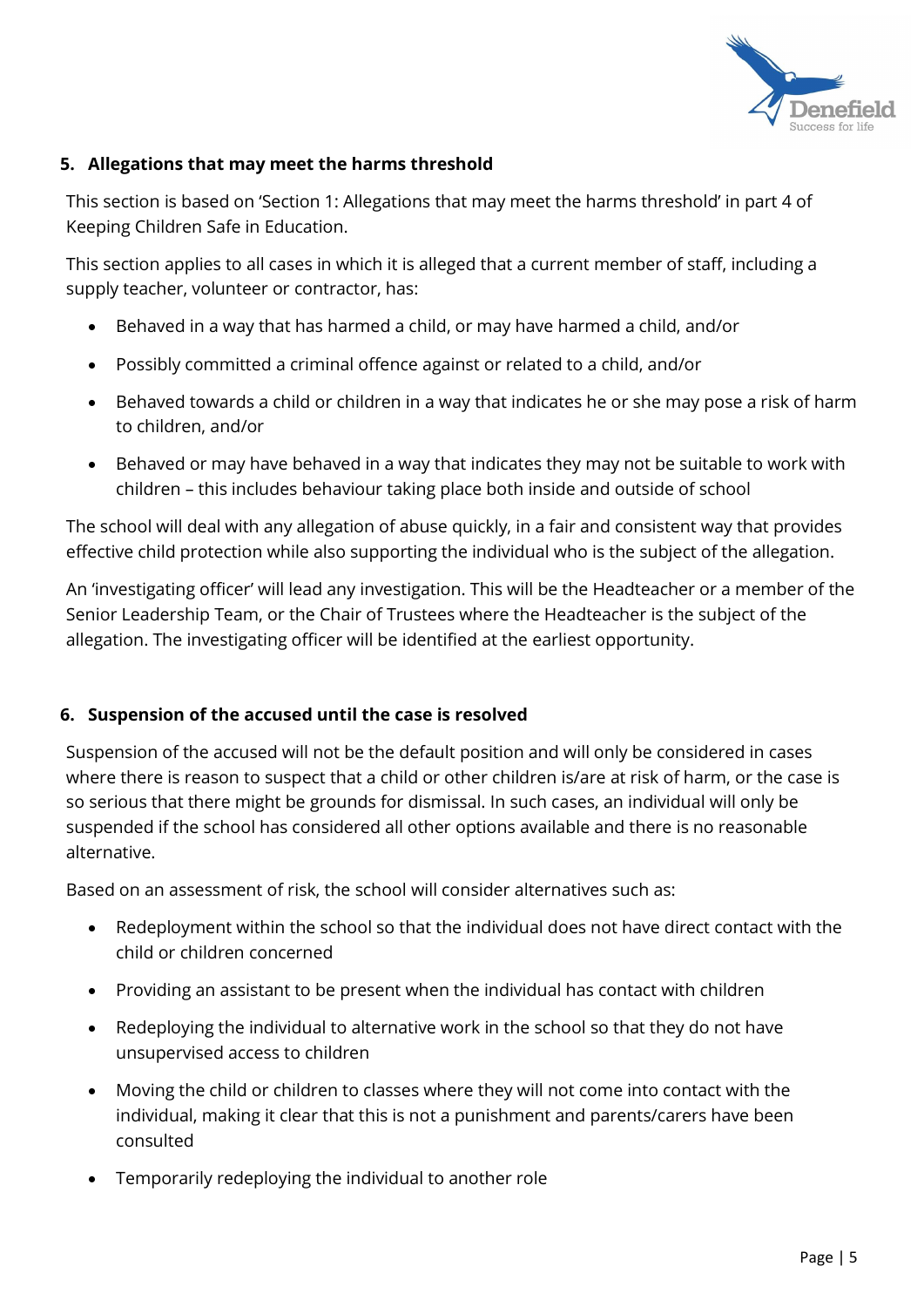

The investigating officer will seek views from the school's HR Manager and the designated officer at the local authority, as well as the police and children's social care where they have been involved.

# 7. Definitions for outcomes of allegation investigations

- Substantiated: there is sufficient evidence to prove the allegation.
- Malicious: there is sufficient evidence to disprove the allegation and there has been a deliberate act to deceive, or to cause harm to the subject of the allegation.
- False: there is sufficient evidence to disprove the allegation.
- Unsubstantiated: there is insufficient evidence to either prove or disprove the allegation (this does not imply guilt or innocence).
- Unfounded: to reflect cases where there is no evidence or proper basis which supports the allegation being made.
- $\bullet$

# 8. Procedure for dealing with allegations

In the event of an allegation that meets the criteria above, the investigating officer will take the following steps:

- 1. Conduct basic enquiries to establish the facts to help determine whether there is any foundation to the allegation before carrying on with the steps below.
- 2. Discuss the allegation with the designated officer at the local authority (LADO). This is to consider the nature, content and context of the allegation and agree a course of action, including whether further enquiries are necessary to enable a decision on how to proceed, and whether it is necessary to involve the police and/or children's social care services. (The investigating officer may, on occasion, consider it necessary to involve the police before consulting the designated officer – for example, if the accused individual is deemed to be an immediate risk to children or there is evidence of a possible criminal offence. In such cases, the investigating officer will notify the designated officer as soon as practicably possible after contacting the police).
- 3. If there is cause to suspect a child is suffering, or is likely to suffer, significant harm, a strategy discussion involving the police and/or social services will be convened. Strategy discussions will take place in line with the 'Working Together to Safeguarding Children' statutory guidance.
- 4. Inform the accused individual of the concerns or allegations and likely course of action as soon as possible after speaking to the LADO (and the police or children's social care services, where necessary). Where the police and/or children's social care services are involved, the investigating officer will only share such information with the individual as has been agreed with those agencies.
- 5. Where appropriate (in the circumstances described above), carefully consider whether suspension of the individual from contact with children at the school is justified or whether alternative arrangements such as those outlined above can be put in place. Advice will be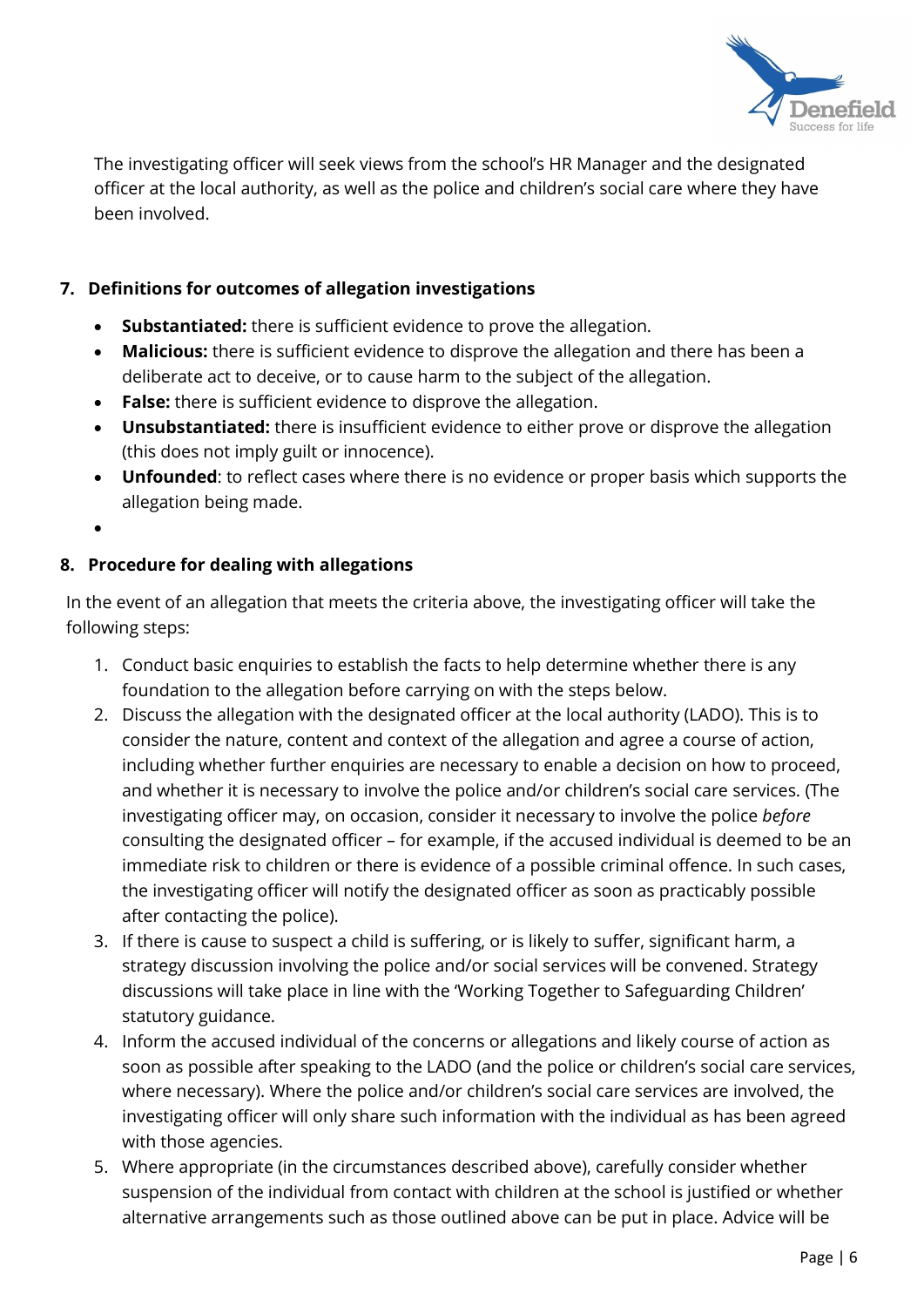

sought from the designated officer, police and/or children's social care services, as appropriate.

If immediate suspension is considered necessary, agree and record the rationale for this with the designated officer. The record will include information about the alternatives to suspension that have been considered, and why they were rejected. Written confirmation of the suspension will be provided to the individual facing the allegation or concern within 1 working day of the suspension taking place, and the individual will be given a named contact at the school and their contact details

If it is decided that no further action is to be taken in regard to the subject of the allegation or concern, record this decision and the justification for it and agree with the designated officer what information should be put in writing to the individual and by whom, as well as what action should follow both in respect of the individual and those who made the initial allegation.

If it is decided that further action is needed, take steps as agreed with the designated officer to initiate the appropriate action in school and/or liaise with the police and/or children's social care services as appropriate.

Provide effective support for the individual facing the allegation or concern, including appointing a named representative to keep them informed of the progress of the case and considering what other support is appropriate. Signpost the individual to their regional trade union representative, or a colleague, and to the school's Employee Assistance Programme or a designated councillor.

Inform the parents or carers of the child/children involved about the allegation as soon as possible if they do not already know (following agreement with children's social care services and/or the police, if applicable). The investigating officer will also inform the parents or carers of the requirement to maintain confidentiality about any allegations made against employees (where this applies) while investigations are ongoing. Any parent or carer who wishes to have the confidentiality restrictions removed in respect of an employee will be advised to seek legal advice

Keep the parents or carers of the child/children involved informed of the progress of the case (only in relation to their child – no information will be shared regarding the staff member)

Make a referral to the DBS where it is thought that the individual facing the allegation or concern has engaged in conduct that harmed or is likely to harm a child, or if the individual otherwise poses a risk of harm to a child

If the school is made aware that the secretary of state has made an interim prohibition order in respect of an individual, the individual will immediately be suspended from teaching, pending the findings of the investigation by the Teaching Regulation Agency.

Where the police are involved, wherever possible the school will ask the police at the start of the investigation to obtain consent from the individuals involved to share their statements and evidence for use in the school's disciplinary process, should this be required at a later point.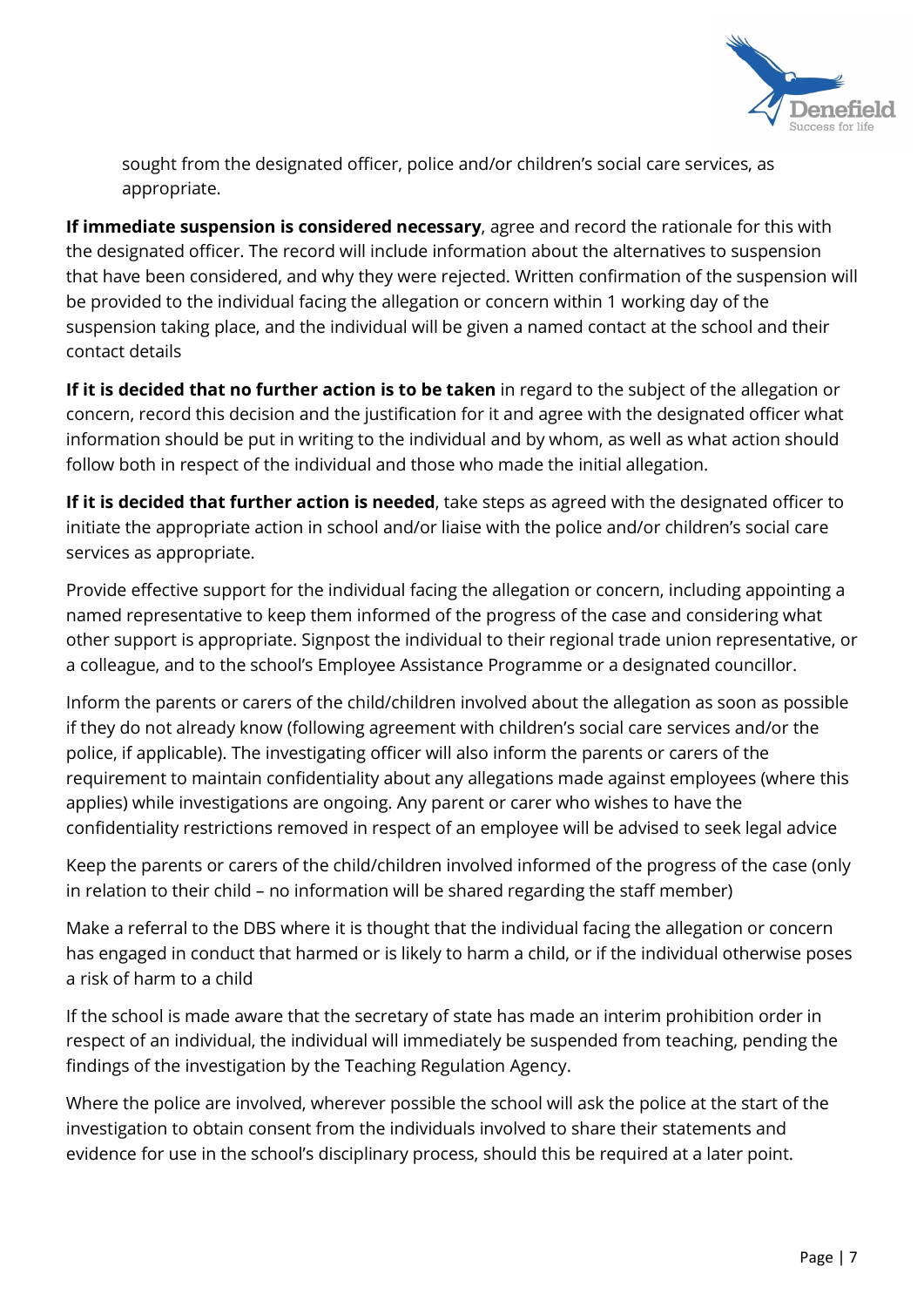

#### 9. Additional considerations for supply teachers and all contracted staff

If there are concerns or an allegation is made against someone not directly employed by the school, such as a supply teacher or contracted staff member provided by an agency, the school will take the actions below in addition to our standard procedures.

- The school will not decide to stop using an individual due to safeguarding concerns without finding out the facts and liaising with our LADO to determine a suitable outcome.
- The school will discuss with the employer whether it is appropriate to suspend the individual, or redeploy them to another part of the school, while an investigation is carried out.
- The school will involve the employer fully, but where the allegation relates to the school or its students the school will take the lead in collecting the necessary information and providing it to the LADO as required.
- The school will address issues such as information sharing, to ensure any previous concerns or allegations known to the employer are taken into account (we will do this, for example, as part of the allegations management meeting or by liaising directly with the employer where necessary)

#### 10. Timescales

The school will deal with all allegations as quickly and effectively as is reasonably possible.

#### 11. Specific actions

#### 11.1 Action following a criminal investigation or prosecution

The investigating officer will discuss with the local authority's designated officer whether any further action, including disciplinary action, is appropriate and, if so, how to proceed, taking into account information provided by the police and/or children's social care services.

#### 11.2 Conclusion of a case where the allegation is substantiated

If the allegation is substantiated and the individual is dismissed or the school ceases to use their services, or the individual resigns or otherwise ceases to provide their services, the school has a statutory duty to consider a referral to the DBS for consideration of whether inclusion on the barred lists is required.

If the individual concerned is a member of teaching staff, the school has a statutory duty to consider whether to refer the matter to the Teaching Regulation Agency to consider prohibiting the individual from teaching. A referral is appropriate if the alleged misconduct is so serious that it warrants a decision on whether the teacher should be prevented from teaching.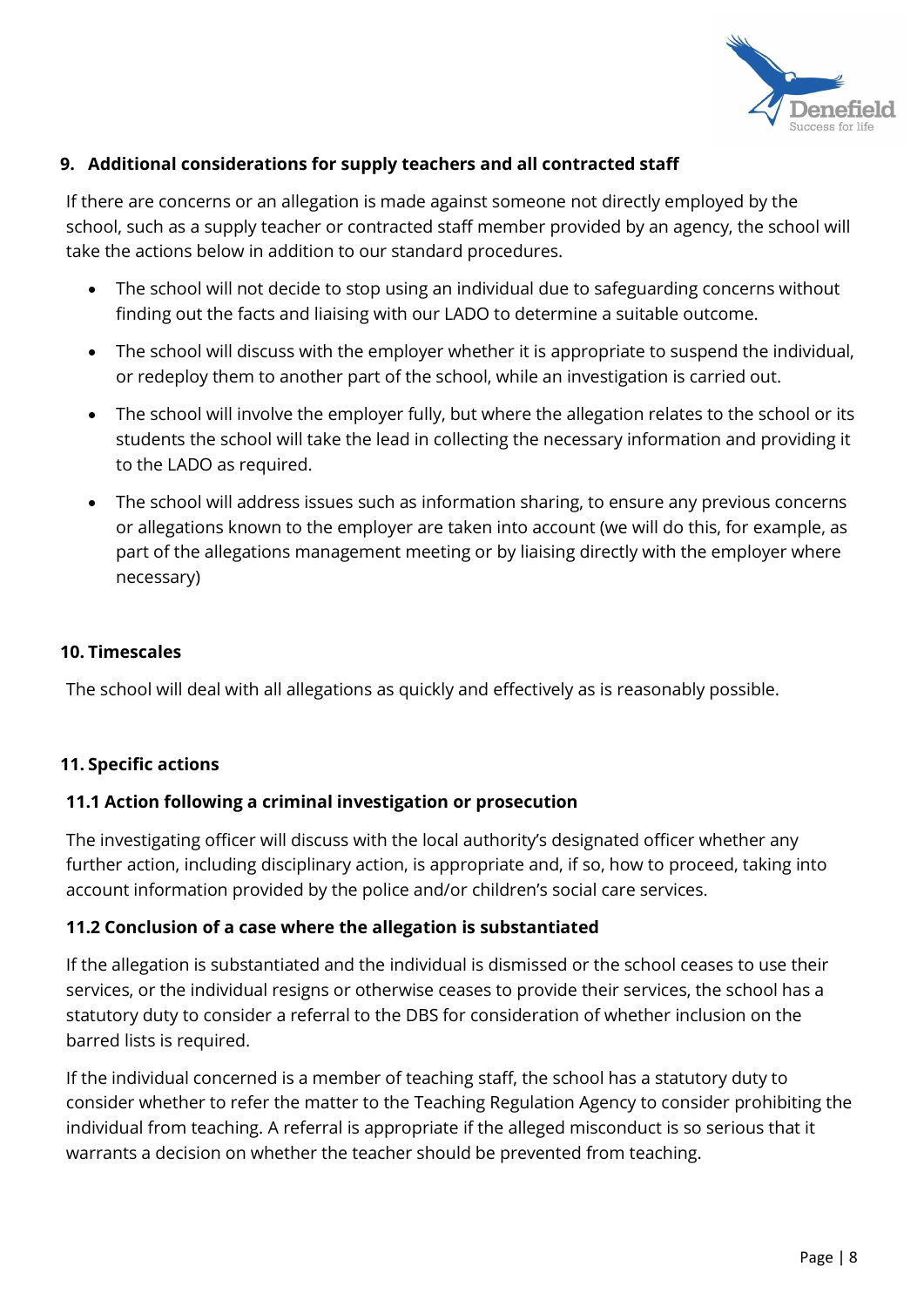

# 11.3 Individuals returning to work after suspension

If it is decided on the conclusion of a case that an individual who has been suspended can return to work, the investigating officer will consider how best to facilitate this.

The investigating officer, in consultation with others, will also consider how best to manage the individual's contact with the child or children who made the allegation, if they are still attending the school.

# 11.4 Unsubstantiated, unfounded, false or malicious reports

If a report is:

- Determined to be unsubstantiated, unfounded, false or malicious, the DSL will consider the appropriate next steps. If they consider that the child and/or person who made the allegation is in need of help, or the allegation may have been a cry for help, a referral to children's social care may be appropriate.
- Shown to be deliberately invented, or malicious, the school will consider whether any disciplinary action is appropriate against the individual(s) who made it.

Details of any false or malicious reports, will not be kept on the accuser's file for the period of their employment.

# 11.5 Unsubstantiated, unfounded, false or malicious allegations

If an allegation is:

- Determined to be unsubstantiated, unfounded, false or malicious, the LADO and investigating officer will consider the appropriate next steps. If they consider that the child and/or person who made the allegation is in need of help, or the allegation may have been a cry for help, a referral to children's social care may be appropriate
- Shown to be deliberately invented, or malicious, the school will consider whether any disciplinary action is appropriate against the individual(s) who made it.

Details of any false or malicious allegations, will not be kept on the accuser's file for the period of their employment.

# 12. Confidentiality and information sharing

The school will make every effort to maintain confidentiality and guard against unwanted publicity while an allegation is being investigated or considered.

The investigating officer will take advice from the LADO, police and children's social care services, as appropriate, to agree:

- Who needs to know about the allegation and what information can be shared
- How to manage speculation, leaks and gossip, including how to make parents or carers of a child/children involved aware of their obligations with respect to confidentiality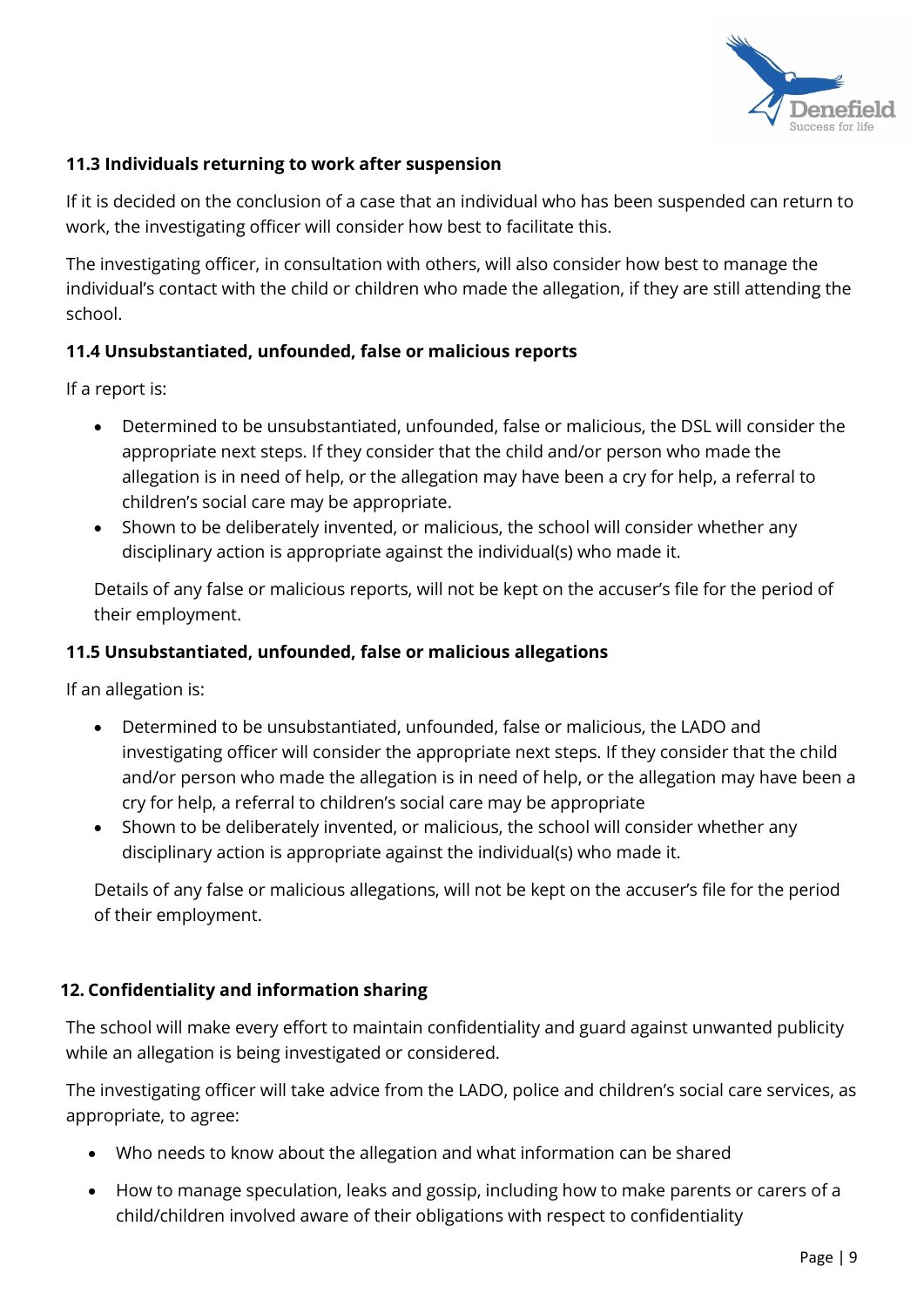

- What, if any, information can be reasonably given to the wider community to reduce speculation
- How to manage press interest if, and when, it arises.

# 13. Record-keeping

The investigating officer will maintain clear records about any case where the allegation or concern meets the criteria above and store them on the individual's confidential personnel file for the duration of the case.

The records of any allegation that, following an investigation, is found to be malicious or false will be deleted from the individual's personnel file (unless the individual consents for the records to be retained on the file).

For all other allegations (which are not found to be malicious or false), the following information will be kept on the file of the individual concerned:

- A clear and comprehensive summary of the allegation
- Details of how the allegation was followed up and resolved
- Notes of any action taken, decisions reached and the outcome
- A declaration on whether the information will be referred to in any future reference

In these cases, the school will provide a copy to the individual, in agreement with children's social care or the police as appropriate.

Where records contain information about allegations of sexual abuse, the school will preserve these for the Independent Inquiry into Child Sexual Abuse (IICSA), for the term of the inquiry. The school will retain all other records at least until the individual has reached normal pension age, or for 10 years from the date of the allegation if that is longer.

# 14. References

When providing employer references, the school will:

- Not refer to any allegation that has been found to be false, unfounded, unsubstantiated or malicious, or any repeated allegations which have all been found to be false, unfounded, unsubstantiated or malicious.
- Include substantiated allegations, provided that the information is factual and does not include opinions.

# 15. Learning lessons

After any cases where the allegations are substantiated, the investigating officer will review the circumstances of the case with the local authority's designated officer to determine whether there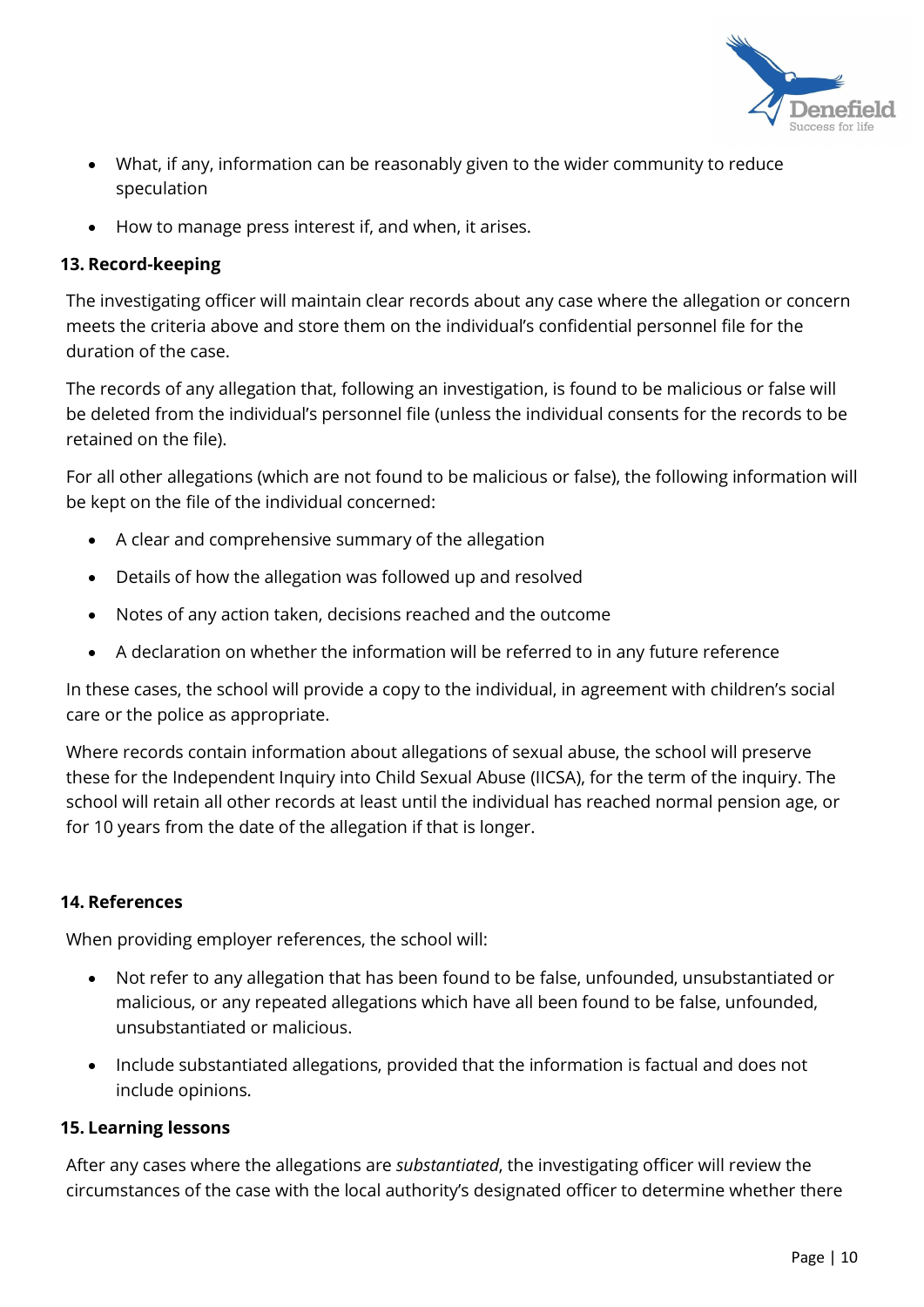

are any improvements that can be made to the school's procedures or practice to help prevent similar events in the future.

This will include consideration of (as applicable):

- Issues arising from the decision to suspend the member of staff
- The duration of the suspension
- Whether or not the suspension was justified
- The use of suspension when the individual is subsequently reinstated. The school will consider how future investigations of a similar nature could be carried out without suspending the individual

For all other cases, the investigating officer will consider the facts and determine whether any improvements can be made.

#### 16. Non-recent allegations

Abuse can be reported, no matter how long ago it happened. The school will report any non-recent allegations made by a child to the LADO.

Where an adult makes an allegation to the school that they were abused as a child, the individual will be advised to report the allegation to the police.

#### 17. Concerns that do not meet the harm threshold

The section is based on 'Section 2: Concerns that do not meet the harm threshold' in part 4 of Keeping Children Safe in Education.

This section applies to all concerns (including allegations) about members of staff, including supply teachers, volunteers and contractors, which do not meet the harm threshold set out in section 1 above.

Concerns may arise through, for example:

- Suspicion
- Complaint
- Disclosure made by a child, parent or other adult within or outside the school
- Pre-employment vetting checks

We recognise the importance of responding to and dealing with any concerns in a timely manner to safeguard the welfare of children.

#### 17.1 Definition of low-level concerns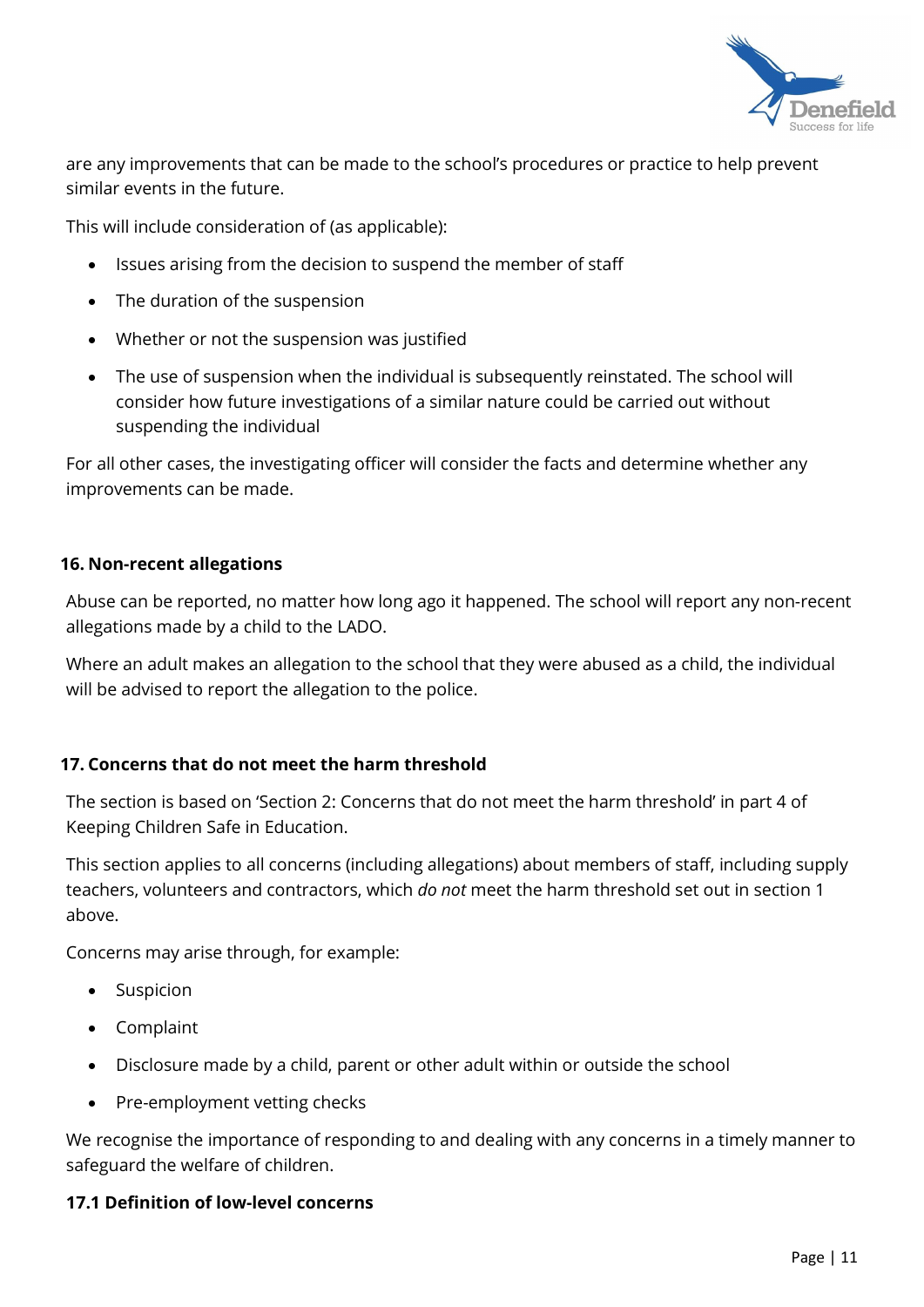

The term 'low-level' concern is any concern – no matter how small – that an adult working in or on behalf of the school may have acted in a way that:

- Is inconsistent with the staff code of conduct, including inappropriate conduct outside of work, and
- Does not meet the allegations threshold or is otherwise not considered serious enough to consider a referral to the designated officer at the local authority.

Examples of such behaviour could include, but are not limited to:

- Being overly friendly with children
- Having favourites
- Taking photographs of children on their mobile phone
- Engaging with a child on a one-to-one basis in a secluded area or behind a closed door
- Using inappropriate sexualised, intimidating or offensive language

#### 17.2 Sharing low-level concerns

The school recognise the importance of creating a culture of openness, trust and transparency to encourage all staff to share low-level concerns so that they can be addressed appropriately.

We will create this culture by:

- Ensuring staff are clear about what appropriate behaviour is, and are confident in distinguishing expected and appropriate behaviour from concerning, problematic or inappropriate behaviour, in themselves and others
- Empowering staff to share any low-level concerns
- Empowering staff to self-refer
- Addressing unprofessional behaviour and supporting the individual to correct it at an early stage
- Providing a responsive, sensitive and proportionate handling of such concerns when they are raised
- Helping to identify any weakness in the school's safeguarding system

#### 17.3 Responding to low-level concerns

- If the concern is raised via a third party, the Headteacher, or their representative, will collect evidence where necessary by speaking:
- Directly to the person who raised the concern, unless it has been raised anonymously
- To the individual involved and any witnesses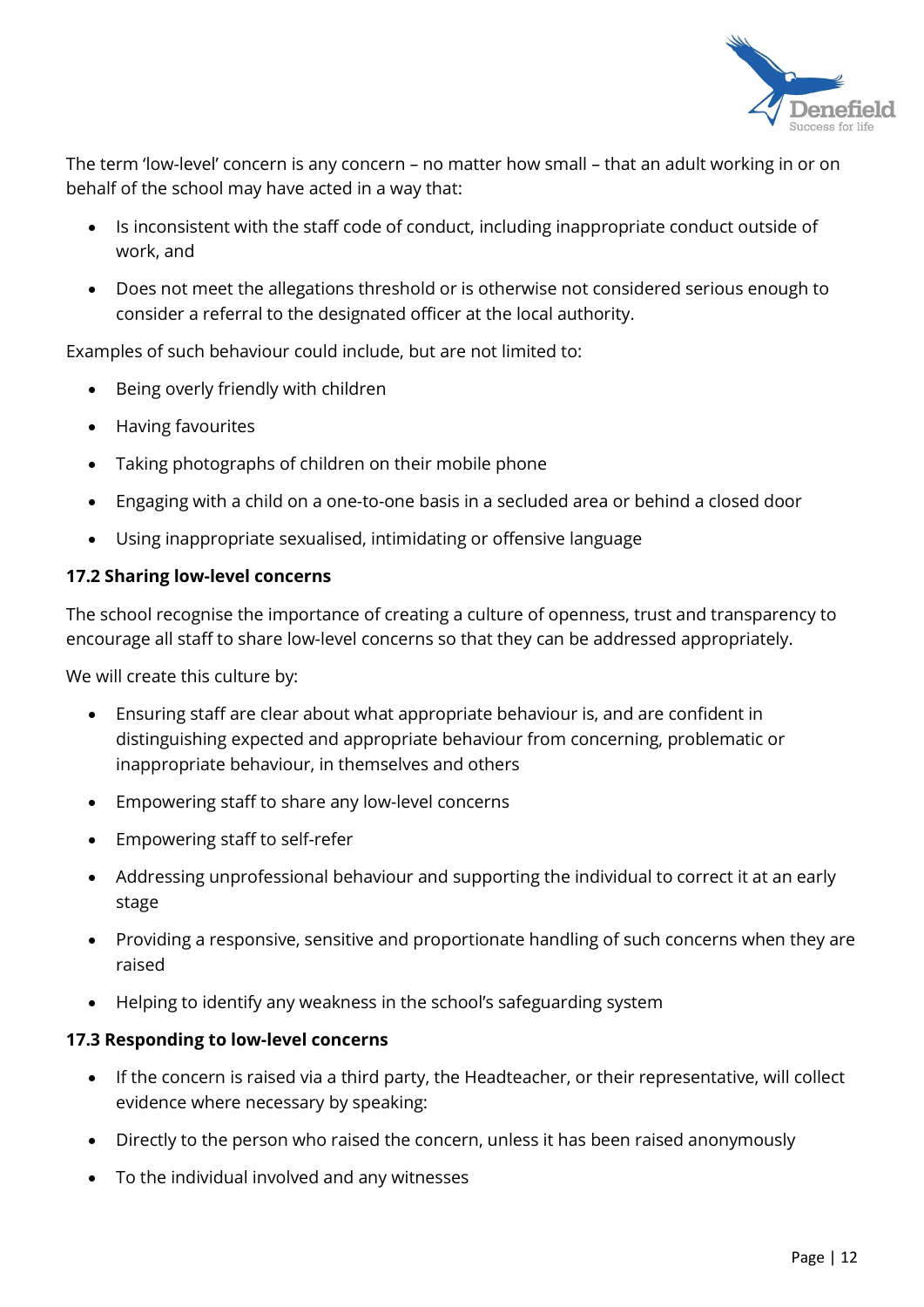

The Headteacher will use the information collected to categorise the type of behaviour and determine any further action, in line with the school's code of conduct and disciplinary policy.

# 17.4 Record keeping: low-level concerns

All low-level concerns will be recorded in writing. In addition to details of the concern raised, records will include the context in which the concern arose, any action taken and the rationale for decisions and action taken.

Records will be:

- Kept confidential, held securely and comply with the DPA 2018 and UK GDPR
- Reviewed so that potential patterns of concerning, problematic or inappropriate behaviour can be identified. Where a pattern of such behaviour is identified, the school will decide on a course of action, either through our disciplinary procedures or, where a pattern of behaviour moves from a concern to meeting the harms threshold as described in section 1 of this appendix, we will refer it to the designated officer at the local authority
- Retained at least until the individual leaves' employment at the school.

Where a low-level concern relates to a supply teacher or contractor, the school will notify the individual's employer, so any potential patterns of inappropriate behaviour can be identified.

# 17.5 References and low-level concerns

The school will not include low-level concerns in references unless:

- The concern (or group of concerns) has met the threshold for referral to the designated officer at the local authority and is found to be substantiated; and/or
- The concern (or group of concerns) relates to issues which would ordinarily be included in a reference, such as misconduct or poor performance

# 18. Relationship to other policies

- Code of Conduct
- Whistleblowing Policy
- Fairness and Dignity at Work Policy
- **E-Safety Policy**
- Denefield School Dress Code for Staff Policy
- Safeguarding and Child Protection Policy (Sept 2021)
- **Grievance Policy**
- DfE Teachers' Standards July 2011 (update December 2021)
- KCSIE
- Disciplinary Policy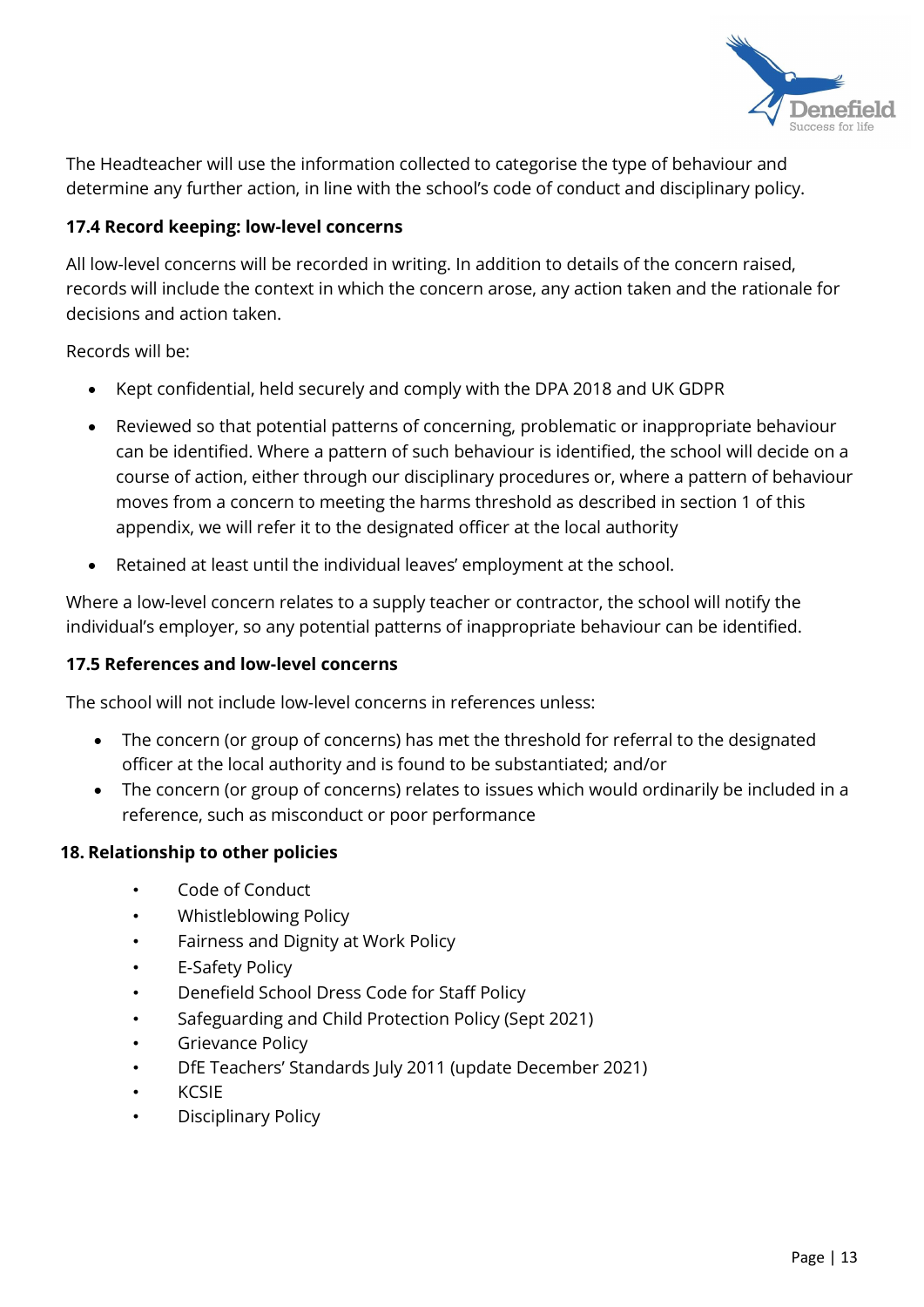

# 19. Contact details for the TRA

https://www.gov.uk/government/organisations/teaching-regulation-agency misconduct.teacher@education.gov.uk

Telephone 020 7593 5393